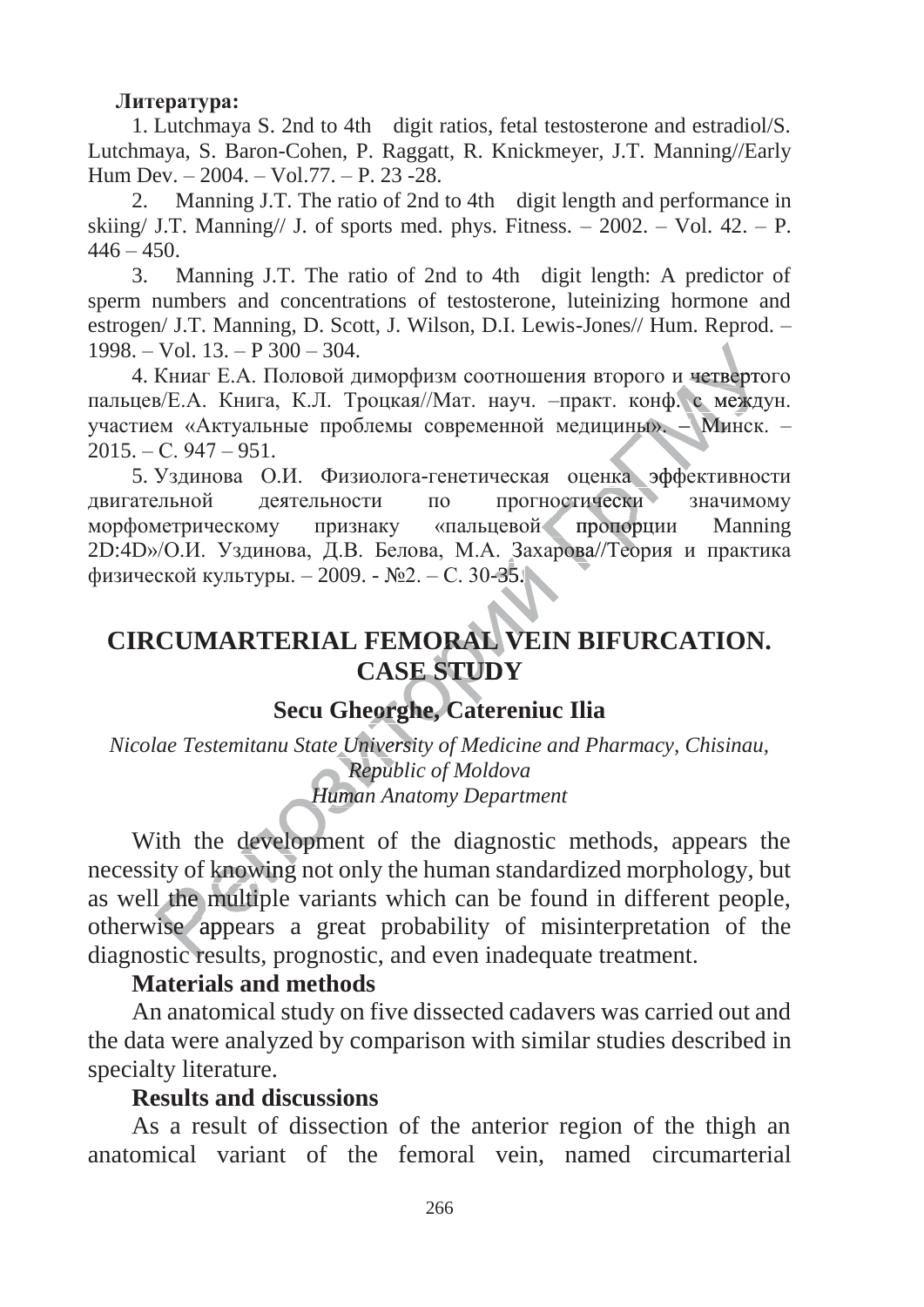bifurcation around one of the perforating branches of the deep femoral artery, was marked out (fig. 1, fig. 2).

That variant was revealed in two cases of dissection.



Fig. 1. – The circumarterial bifurcation of the femoral vein. *FV-femoral vein*, *DFA- Deep femoral artery vein, DFA- Deep femoral artery femoral*



Fig. 2. *–* Variant of circumarterial bifurcation of femoral vein. *FV-femoral vein, AFP- Deep femoral artery.*  Variant o

In must be mentioned that a different way of ramification of the deep femoral artery.<br>
The must be mentioned that a different way of ramification of the deep femoral artery and of the lateral and medial circumflex femoral arteries, were marked out. In one case they had a common trunk (fig. 3) and in another case all 3 arteries had different origin.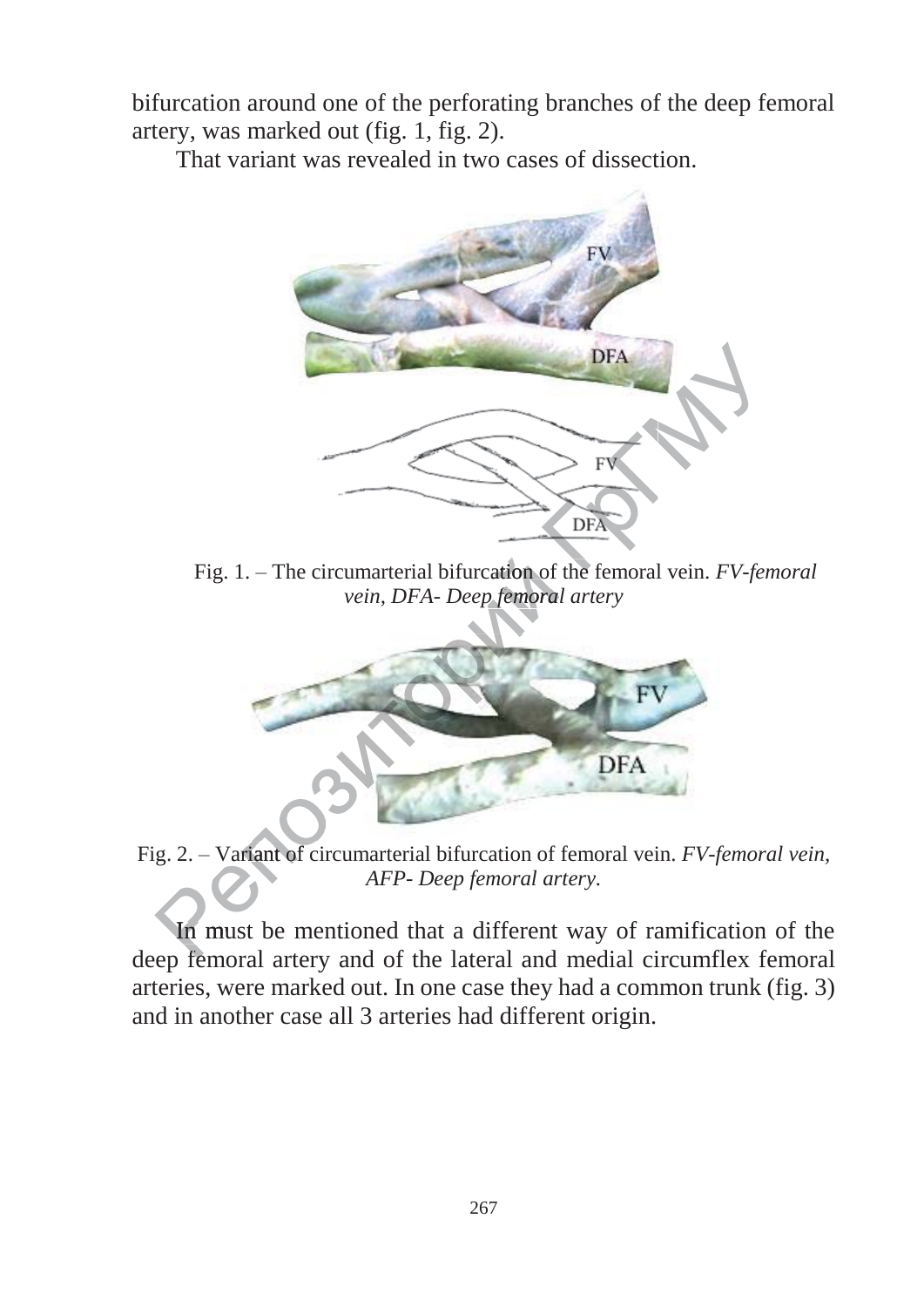

Fig. 3. – Variant of division of the deep femoral artery, of the lateral and medial circumflex femoral arteries. FA- femoral artery, CFLA- lateral circumflex femoral artery, CFMA- medial circumflex femoral artery, DFA- deep femoral artery.

It denotes that those variants have an independent development and do not depend only on the genetic factors, but especially on histogenesis conditions.

Another assumption is that the duplication appeared as a compensatory element, more probably, primarily appeared the branch that passes under the artery, and then, the one which passes over the artery, because the arterial pressure is higher in comparison with the venous one, and thus it redirects the venous reflux at that level.

Whatever the nature of that duplication was, it must be pointed out that it is not a rare phenomenon, and statistics given by different scientist regarding incidence of that variant, varies from  $6\%$ <sup>[1]</sup> to 20-25% of cases<sup>[2]</sup>.

There was also mentioned that in those cases may appear difficulties in diagnostics of the thrombi at that level by ultrasound and roentgenoscopic methods, also it could be incorrectly suspected a neoformation etc. [3].

On the other hand, morphological variations are distinguished in many cases, and the variation index for the femoral vein is up to 88 %.

Similar cases or similar phenomena could be as well found in other regions of the human body.

In anatomical literature the most often variations at the abdominal level were described, when the left renal vein forms a duplication around the aorta in  $(11\%)$ , or the right renal vein form such a ring in